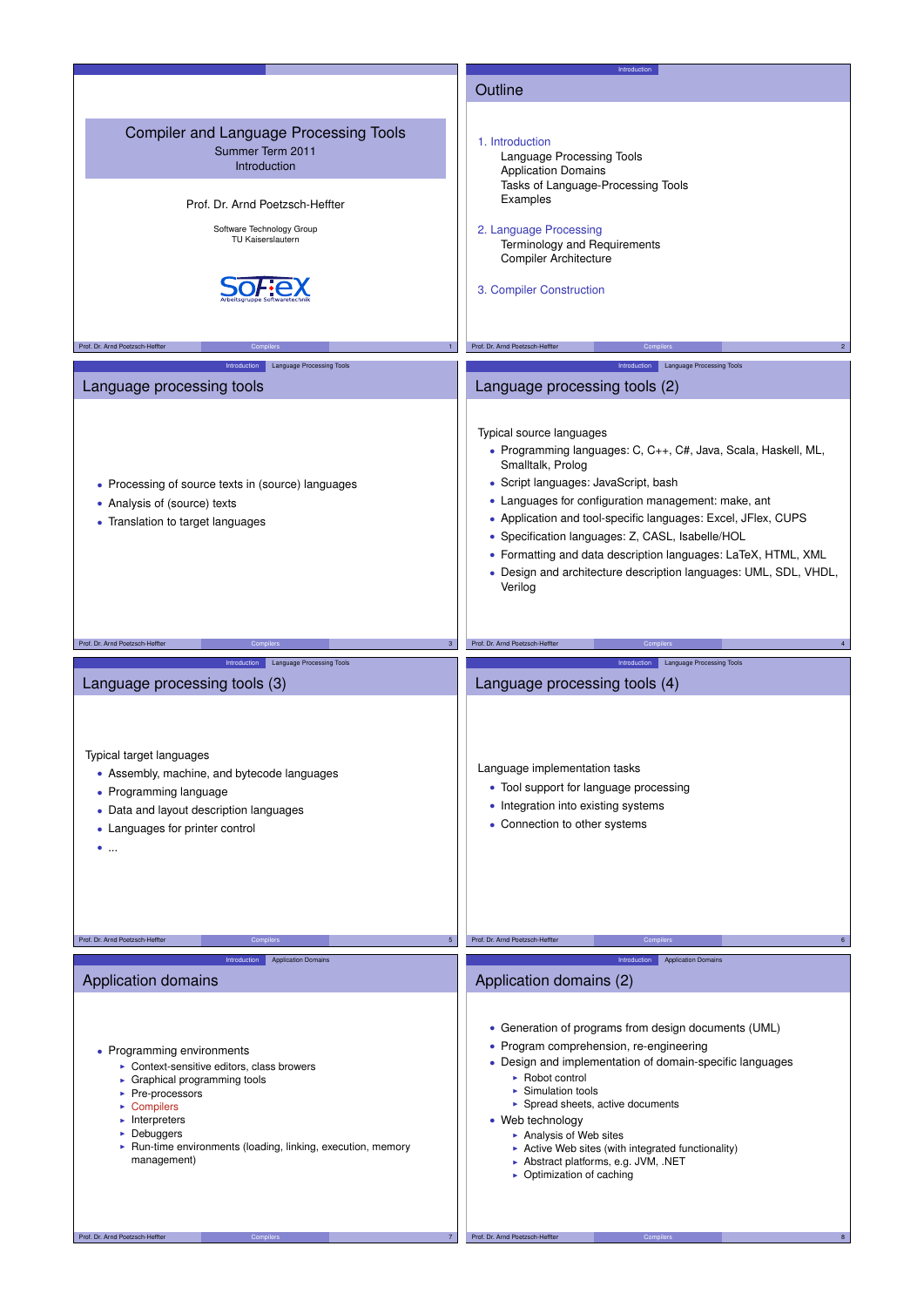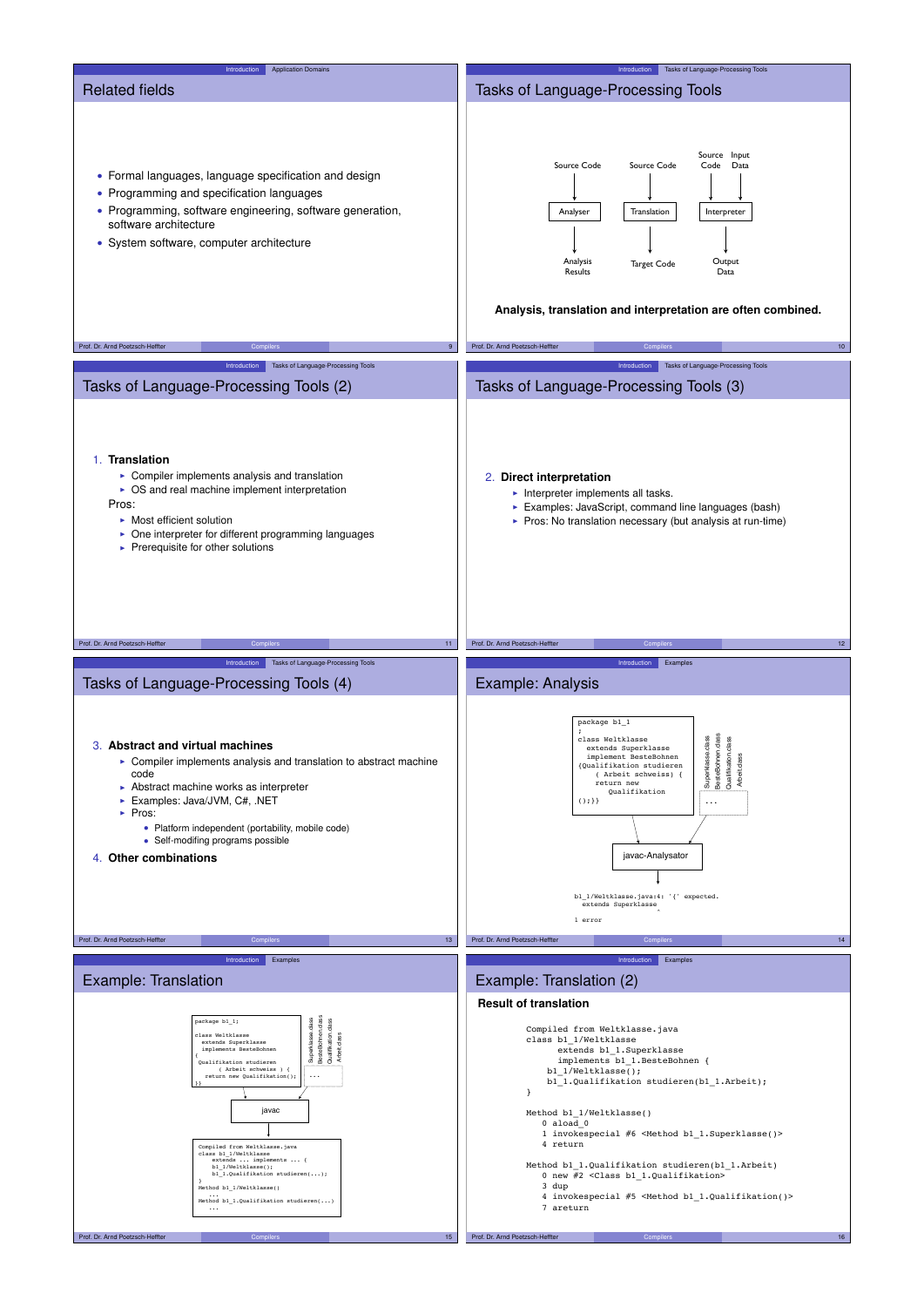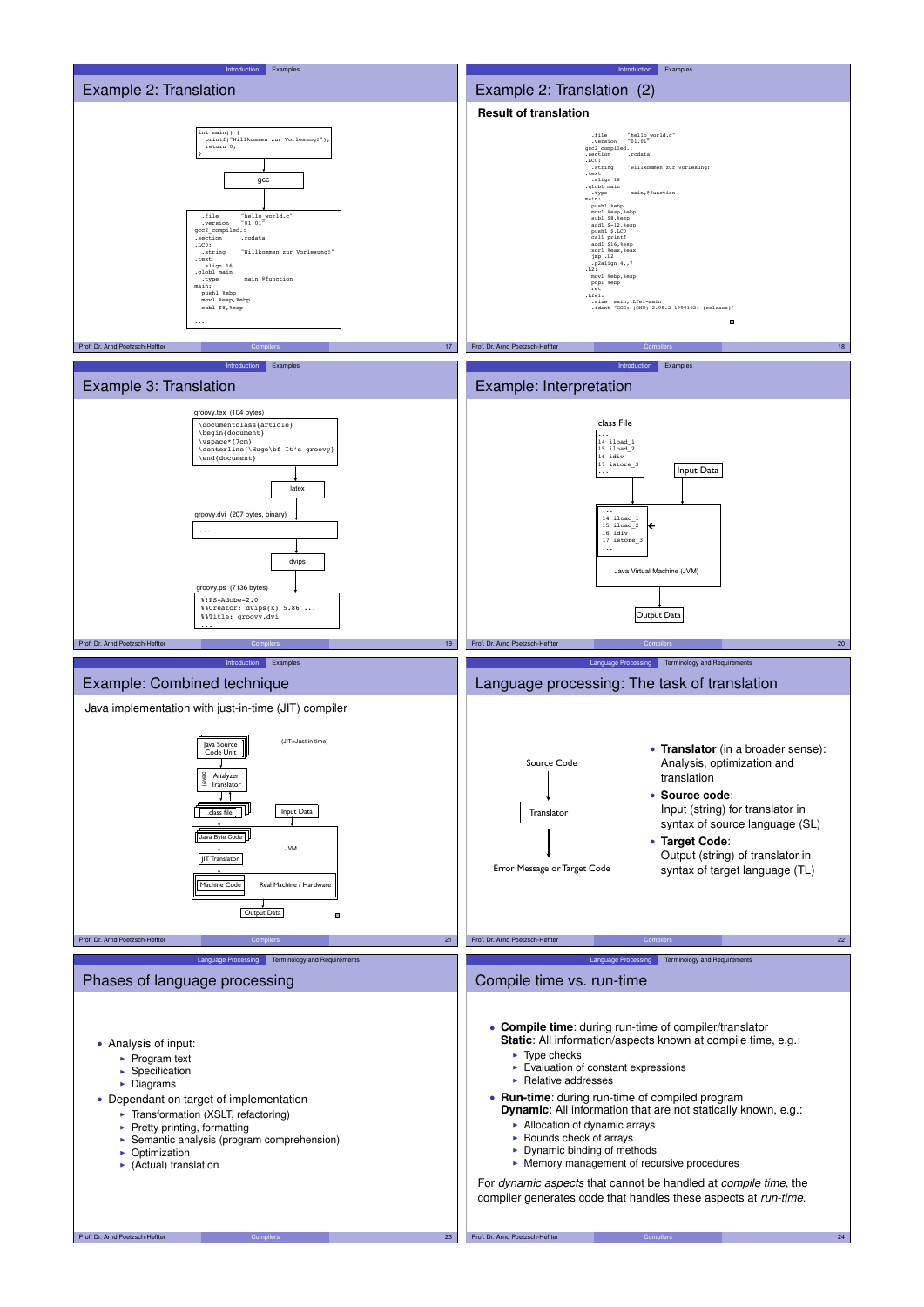| <b>Terminology and Requirements</b><br>Language Processing                                                                                                                                                                                                                                                                                                                                                                                                                                                                                                      | Language Processing   Terminology and Requirements                                                                                                                                                                                                                                                                                                                                                                                                                                                                                                                                                                                                                                 |
|-----------------------------------------------------------------------------------------------------------------------------------------------------------------------------------------------------------------------------------------------------------------------------------------------------------------------------------------------------------------------------------------------------------------------------------------------------------------------------------------------------------------------------------------------------------------|------------------------------------------------------------------------------------------------------------------------------------------------------------------------------------------------------------------------------------------------------------------------------------------------------------------------------------------------------------------------------------------------------------------------------------------------------------------------------------------------------------------------------------------------------------------------------------------------------------------------------------------------------------------------------------|
|                                                                                                                                                                                                                                                                                                                                                                                                                                                                                                                                                                 | Requirements for translators                                                                                                                                                                                                                                                                                                                                                                                                                                                                                                                                                                                                                                                       |
| What is a good compiler?                                                                                                                                                                                                                                                                                                                                                                                                                                                                                                                                        | • Error handling (static/dynamic)<br>• Efficient target code<br>• Choice: Fast translation with slow code<br>vs. slow translation with fast code<br>• Semantically correct translation                                                                                                                                                                                                                                                                                                                                                                                                                                                                                             |
|                                                                                                                                                                                                                                                                                                                                                                                                                                                                                                                                                                 |                                                                                                                                                                                                                                                                                                                                                                                                                                                                                                                                                                                                                                                                                    |
| Prof. Dr. Arnd Poetzsch-Heffter<br>25                                                                                                                                                                                                                                                                                                                                                                                                                                                                                                                           | Prof. Dr. Arnd Poetzsch-Heffter<br>26                                                                                                                                                                                                                                                                                                                                                                                                                                                                                                                                                                                                                                              |
| Language Processing   Terminology and Requirements                                                                                                                                                                                                                                                                                                                                                                                                                                                                                                              | Language Processing<br><b>Compiler Architecture</b>                                                                                                                                                                                                                                                                                                                                                                                                                                                                                                                                                                                                                                |
| Semantically correct translation                                                                                                                                                                                                                                                                                                                                                                                                                                                                                                                                | <b>Compiler Architecture</b>                                                                                                                                                                                                                                                                                                                                                                                                                                                                                                                                                                                                                                                       |
|                                                                                                                                                                                                                                                                                                                                                                                                                                                                                                                                                                 |                                                                                                                                                                                                                                                                                                                                                                                                                                                                                                                                                                                                                                                                                    |
| Intuitive definition: Compiled program behaves according to<br>language definition of source language.<br><b>Formal definition:</b><br>• semSL: SL_Program $\times$ SL_Data $\rightarrow$ SL_Data<br>• semTL: TL_Program $\times$ TL_Data $\rightarrow$ TL_Data<br>• compile: $SL_P$ rogram $\rightarrow$ TL_Program<br>$\bullet$ code: SL_Data $\rightarrow$ TL_Data<br>• decode: TL Data $\rightarrow$ SL Data<br><b>Semantic correctness:</b><br>$semSL(P,D) = decode(semTL(compile(P), code(D)))$                                                           | Source Code<br>Decorated<br>as String<br>→<br>Attribution &<br>Syntax Tree<br><b>Analysis</b><br>Optimization<br>(Close to SL)<br><b>Synthesis</b><br>Scanner<br>Translator<br><b>Token</b><br>Stream<br>Intermediate<br>Attribution &<br>Optimization<br>Language<br>Parser<br>Syntax<br>Code<br>Generator<br>Tree<br>Name and Type<br>Target Code—<br>Analysis<br>Peep Hole<br>Optimization<br>as String                                                                                                                                                                                                                                                                         |
| Prof. Dr. Arnd Poetzsch-Heffter<br>27                                                                                                                                                                                                                                                                                                                                                                                                                                                                                                                           | Prof. Dr. Arnd Poetzsch-Heffter<br>28                                                                                                                                                                                                                                                                                                                                                                                                                                                                                                                                                                                                                                              |
|                                                                                                                                                                                                                                                                                                                                                                                                                                                                                                                                                                 |                                                                                                                                                                                                                                                                                                                                                                                                                                                                                                                                                                                                                                                                                    |
|                                                                                                                                                                                                                                                                                                                                                                                                                                                                                                                                                                 |                                                                                                                                                                                                                                                                                                                                                                                                                                                                                                                                                                                                                                                                                    |
| Language Processing Compiler Architecture<br>Properties of compiler architectures                                                                                                                                                                                                                                                                                                                                                                                                                                                                               | Language Processing Compiler Architecture<br>Common intermediate language                                                                                                                                                                                                                                                                                                                                                                                                                                                                                                                                                                                                          |
| • Phases are conceptual units of translation<br>• Phases can be interleaved<br>• Design of phases depends on source language, target language<br>and design decisions<br>• Phase vs. pass (phase can comprise more than one pass.)<br>• Separate translation of pogram parts<br>(Interface information must be accessible.)<br>• Combination with other architecture decisions:<br>Common intermediate language                                                                                                                                                 | Source<br>Source<br>Source<br>Language I<br>Language 2<br>Language n<br>Intermediate<br>Language<br>Target<br>Target<br>Target<br>Language I<br>Language 2<br>Language m                                                                                                                                                                                                                                                                                                                                                                                                                                                                                                           |
| Prof. Dr. Arnd Poetzsch-Heffter<br><b>Compilers</b><br>29                                                                                                                                                                                                                                                                                                                                                                                                                                                                                                       | Prof. Dr. Arnd Poetzsch-Heffter<br>30 <sub>o</sub><br>Compi                                                                                                                                                                                                                                                                                                                                                                                                                                                                                                                                                                                                                        |
|                                                                                                                                                                                                                                                                                                                                                                                                                                                                                                                                                                 |                                                                                                                                                                                                                                                                                                                                                                                                                                                                                                                                                                                                                                                                                    |
| Compiler Architecture<br>Language Processing                                                                                                                                                                                                                                                                                                                                                                                                                                                                                                                    | <b>Compiler Construction</b>                                                                                                                                                                                                                                                                                                                                                                                                                                                                                                                                                                                                                                                       |
| Dimensions of compiler construction<br>• Programming languages<br>Sequential procedural, imperative, OO-languages<br>Functional, logical languages<br>▶ Parallel languages/language constructs<br>• Target languages/machines<br>• Code for abstract machines<br>► Assembler<br>► Machine languages (CISC, RISC, )<br>• Multi-processor/multi-core architectures<br>• Memory hierarchy<br>• Translation tasks: analysis, optimization, synthesis<br>• Construction techniques and tools: bootstrapping, generators<br>• Portability, specification, correctness | Compiler construction techniques<br>1. Stepwise construction<br>> Construction with compiler for different language<br>> Construction with compiler for different machine<br>$\triangleright$ Bootstrapping<br>2. Compiler-compiler: Tools for compiler generation<br>Scanner generators (regular expressions)<br>▶ Parser generators (context-free grammars)<br>Attribute evaluation generators (attribute grammar)<br>• Code generator generators (machine specification)<br>Interpreter generators (semantics of language)<br>• Other phase-specific tools<br>3. Special programming techniques<br>► General technique: syntax-driven<br>▶ Special technique: recursive descend |